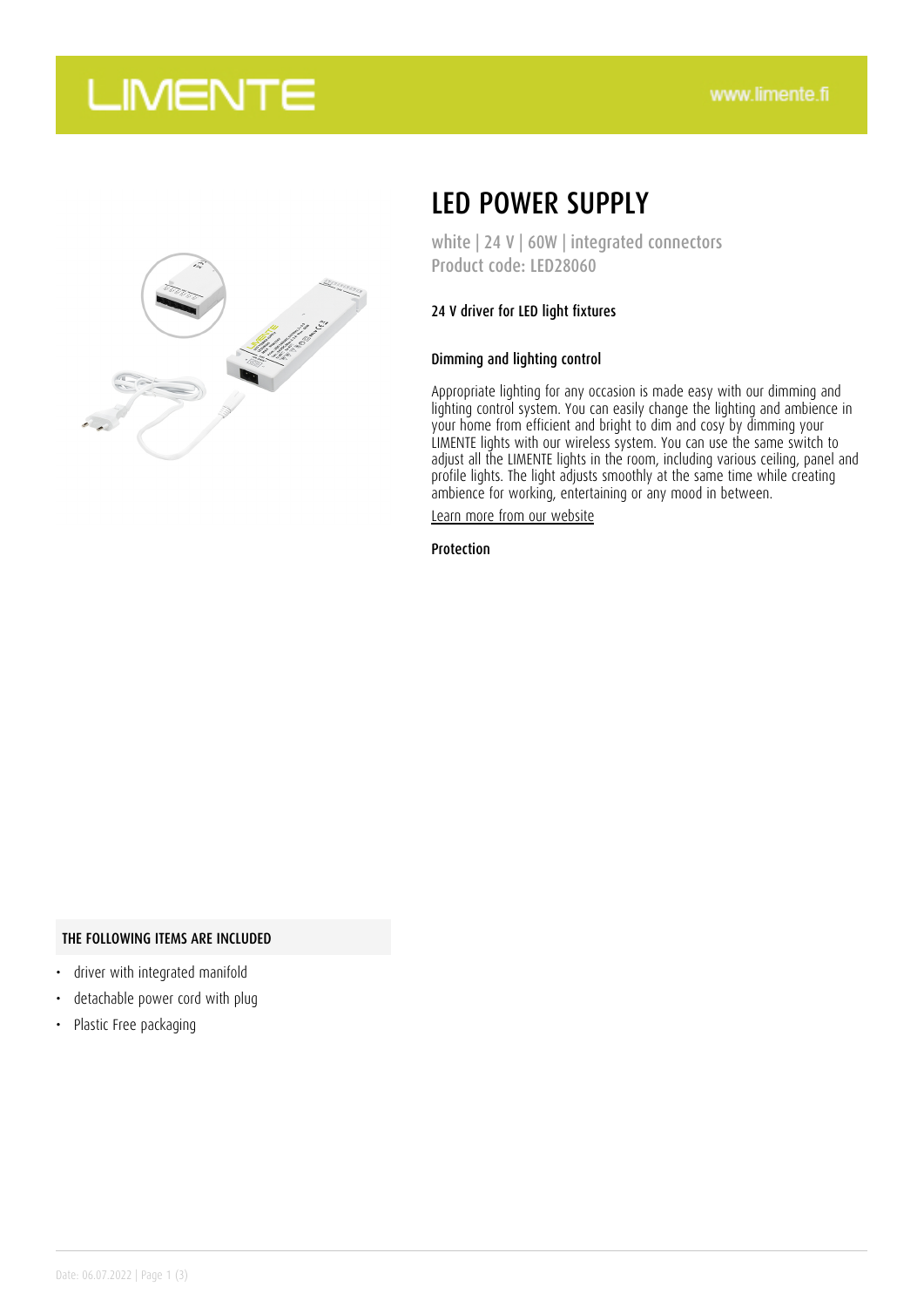# LIMENTE

## LED 24V DRIVER 60W

### **OVERVIEW**

| <b>PRODUCT CODE</b>      | LED28060               |
|--------------------------|------------------------|
| <b>GTIN-CODE</b>         | 6438400002784          |
| <b>ELECTRICAL NUMBER</b> | 4009740                |
| ETIM GENERAL NAME        | Transformer            |
| ETIM CLASS               | LED driver EC002710    |
| <b>ETIM GROUP</b>        | 40 Lighting components |
| <b>COLOUR</b>            | White                  |
| <b>LAMP TYPE</b>         |                        |

### SPECIFICATIONS

| <b>PRODUCT DIMENSIONS</b>                | 191.0 x 59.0 x 18.0                                                       |
|------------------------------------------|---------------------------------------------------------------------------|
| <b>MOUNTING METHOD</b>                   | Surface mounting, Cable coupling                                          |
| <b>COLOUR TEMPERATURE</b>                |                                                                           |
| <b>COLOUR RENDERING INDEX CRI</b>        |                                                                           |
| <b>RATED LIFE TIME</b>                   |                                                                           |
| <b>ENERGY EFFICIENCY CLASS</b>           |                                                                           |
| <b>LUMINOUS FLUX</b>                     |                                                                           |
| <b>EFFICIENCY</b>                        |                                                                           |
| <b>VOLTAGE</b>                           | 24 V DC                                                                   |
| <b>INGRESS PROTECTION CODE</b>           | IP <sub>20</sub>                                                          |
| NUMBER OF LEDS/M                         |                                                                           |
| <b>INPUT POWER</b>                       |                                                                           |
| <b>NUMBER OF SWITCHING CYCLES</b>        |                                                                           |
| AMBIENT TEMPERATURE RANGE                | $-20^{\circ}$ C $-45^{\circ}$ C                                           |
| <b>INPUT POWER CONNECTOR</b>             |                                                                           |
| <b>WARRANTY PERIOD (MONTHS)</b>          | 24                                                                        |
| <b>ADDITIONAL COVER (MONTHS)</b>         |                                                                           |
| <b>INSTALLATION AND OPERATING MANUAL</b> | https://www.limente.fi/Images/productpics/instructions/limente_driver.pdf |